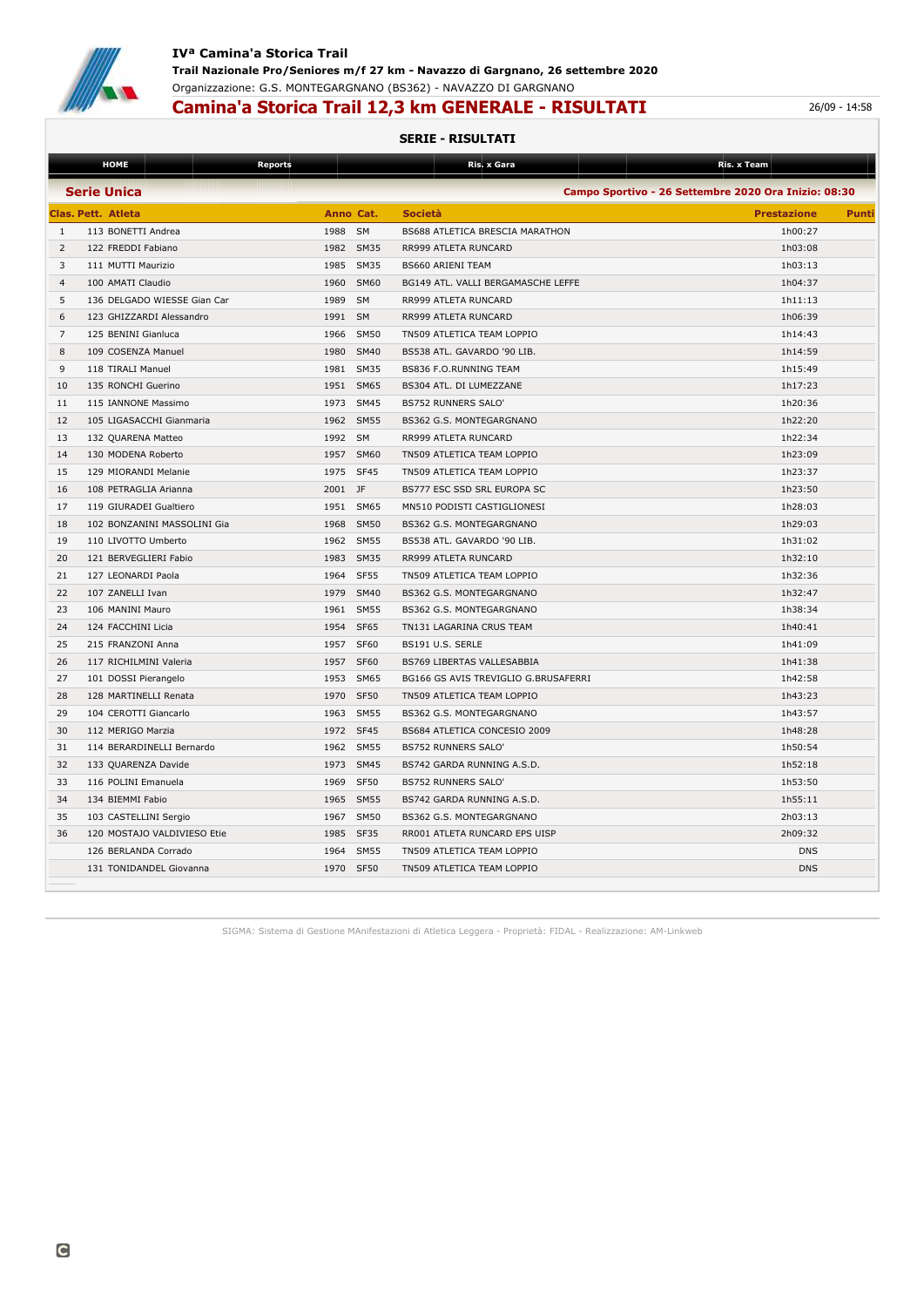

# **Camina'a Storica Trail 28 km - GENERALE - RISULTATI** 26/09 - 14:58

### **SERIE - RISULTATI**

|                    | <b>HOME</b>                                   | <b>Reports</b> |             | Ris. x Gara                                           | Ris. x Team                                          |       |
|--------------------|-----------------------------------------------|----------------|-------------|-------------------------------------------------------|------------------------------------------------------|-------|
|                    | <b>Serie Unica</b>                            |                |             |                                                       | Campo Sportivo - 26 Settembre 2020 Ora Inizio: 08:35 |       |
|                    | <b>Clas. Pett. Atleta</b>                     | Anno Cat.      |             | <b>Società</b>                                        | <b>Prestazione</b>                                   | Punti |
| 1                  | 308 COZZINI Enrico                            | 1985           | SM35        | TN522 G.S. FRAVEGGIO                                  | 2h27:40                                              |       |
| 2                  | 206 RAMBALDINI Alessandro                     | 1980 SM40      |             | BG149 ATL. VALLI BERGAMASCHE LEFFE                    | 2h27:40                                              |       |
| 3                  | 306 TARGHETTINI Igor                          | 1983 SM35      |             | TN119 S.A. VALCHIESE                                  | 2h39:11                                              |       |
| $\overline{4}$     | 262 MELZANI Dino                              | 1971 SM45      |             | BS722 SSD BAGOLINO                                    | 2h45:27                                              |       |
| 5                  | 261 TOMASONI Stefano                          | 1968           | <b>SM50</b> | BS545 ATL. FRANCIACORTA                               | 2h58:16                                              |       |
| 6                  |                                               | 1986 SM        |             | BS362 G.S. MONTEGARGNANO                              | 3h09:01                                              |       |
| 7                  | 227 BONTEMPI Giampietro<br>294 PRUDENTI Marco | 1983 SM35      |             | RR001 ATLETA RUNCARD EPS UISP                         | 3h10:33                                              |       |
| 8                  | 263 ANGELINI Marco                            | 1978           | <b>SM40</b> | BS742 GARDA RUNNING A.S.D.                            | 3h12:23                                              |       |
| 9                  | 270 ROSSINI Ivano                             | 1976 SM40      |             | BS752 RUNNERS SALO'                                   | 3h13:19                                              |       |
| 10                 | 210 PELLEGRINELLI Alberto                     | 1976 SM40      |             | BG658 ATLETICA MARATHON ALMENNO S.S.                  | 3h17:59                                              |       |
| 11                 | 251 CERONI Damiano                            | 1971 SM45      |             |                                                       | 3h19:00                                              |       |
| 12                 | 266 FOLCHINI Alberto                          | 1984           | SM35        | BS364 G.S. ATL. REZZATO<br>BS742 GARDA RUNNING A.S.D. | 3h21:20                                              |       |
| 13                 | 226 BERARDINELLI Gabriele                     | 1961           | <b>SM55</b> |                                                       | 3h23:33                                              |       |
|                    |                                               |                |             | BS362 G.S. MONTEGARGNANO                              |                                                      |       |
| 14                 | 239 NOLLI Mauro Cesare                        | 1973 SM45      |             | BS362 G.S. MONTEGARGNANO                              | 3h24:19                                              |       |
| 15                 | 292 MAGGIORI Jacopo                           | 1982 SM35      |             | RR001 ATLETA RUNCARD EPS UISP                         | 3h24:28                                              |       |
| 16                 | 231 DELAI Luca                                | 1973 SM45      |             | BS362 G.S. MONTEGARGNANO                              | 3h26:40                                              |       |
| 17                 | 283 CELLA Fabio                               | 1978 SM40      |             | BS836 F.O.RUNNING TEAM                                | 3h26:50                                              |       |
| 18                 | 249 VENTURELLI Mario                          | 1965           | <b>SM55</b> | <b>BS362 G.S. MONTEGARGNANO</b>                       | 3h29:41                                              |       |
| 19                 | 259 PAGNONI Fabio                             | 1976           | <b>SM40</b> | BS545 ATL. FRANCIACORTA                               | 3h30:18                                              |       |
| 20                 | 207 GHEZZI Luca                               | 1968 SM50      |             | BG005 ATL. PRESEZZO                                   | 3h30:38                                              |       |
| 21                 | 304 FONTANA Gianpaolo                         | 1969           | <b>SM50</b> | TN119 S.A. VALCHIESE                                  | 3h32:41                                              |       |
| 22                 | 220 PELLICIOLI Elisa                          | 1959           | SF60        | BS304 ATL. DI LUMEZZANE                               | 3h36:15                                              |       |
| 23                 | 285 ALCURI Antonino                           | 1978           | <b>SM40</b> | MN510 PODISTI CASTIGLIONESI                           | 3h36:55                                              |       |
| 24                 | 240 NOVELLI Orazio                            | 1964 SM55      |             | BS362 G.S. MONTEGARGNANO                              | 3h37:21                                              |       |
| 25                 | 217 GAZZURELLI Ezio                           | 1962 SM55      |             | BS202 G.P. S.ANGELA AVIS DESENZANO                    | 3h37:42                                              |       |
| 26                 | 256 URBANI Mirco                              | 1974           | <b>SM45</b> | BS538 ATL. GAVARDO '90 LIB.                           | 3h39:20                                              |       |
| 27                 | 293 MINESSI Paolo                             | 1981 SM35      |             | RR001 ATLETA RUNCARD EPS UISP                         | 3h40:33                                              |       |
| 28                 | 209 DONIZETTI Andrea                          | 1981 SM35      |             | BG658 ATLETICA MARATHON ALMENNO S.S.                  | 3h40:33                                              |       |
| 29                 | 299 FILIPPINI Paolo                           | 1970 SM50      |             | RR999 ATLETA RUNCARD                                  | 3h42:06                                              |       |
| 30                 | 254 MASSARDI Tiziano                          | 1958 SM60      |             | BS538 ATL. GAVARDO '90 LIB.                           | 3h42:37                                              |       |
| 31                 | 211 SALA Roberta                              | 1977 SF40      |             | BG658 ATLETICA MARATHON ALMENNO S.S.                  | 3h43:33                                              |       |
| 32                 | 282 LAZZARI Fabrizio                          | 1963 SM55      |             | BS777 ESC SSD SRL EUROPA SC                           | 3h50:11                                              |       |
| 33                 | 255 SEBASTIANI Salvino                        | 1978           | <b>SM40</b> | BS538 ATL. GAVARDO '90 LIB.                           | 3h51:49                                              |       |
| 34                 | 232 FRACASSOLI Luca                           | 1984 SM35      |             | BS362 G.S. MONTEGARGNANO                              | 3h55:17                                              |       |
| 35                 | 250 ZANETTI Franco                            | 1970 SM50      |             | BS362 G.S. MONTEGARGNANO                              | 3h57:49                                              |       |
| 36                 | 208 CORNOLTI Simona                           | 1974 SF45      |             | BG658 ATLETICA MARATHON ALMENNO S.S.                  | 4h02:17                                              |       |
| 37                 | 253 ANNI Dario                                | 1968 SM50      |             | BS538 ATL. GAVARDO '90 LIB.                           | 4h07:31                                              |       |
| 38                 | 284 CELLA Paolo                               | 1980 SM40      |             | BS836 F.O.RUNNING TEAM                                | 4h08:31                                              |       |
| 39                 | 286 CIPRIANO Giovanni                         | 1976 SM40      |             | MN510 PODISTI CASTIGLIONESI                           | 4h09:15                                              |       |
| 40                 | 260 SCOVOLO Fabio                             | 1982 SM35      |             | <b>BS545 ATL. FRANCIACORTA</b>                        | 4h10:08                                              |       |
| 41                 | 246 QUAGLIOTTO Roberto                        | 1960 SM60      |             | BS362 G.S. MONTEGARGNANO                              | 4h12:04                                              |       |
| 42                 | 236 MANETTO Giuseppe Salvat                   | 1971 SM45      |             | BS362 G.S. MONTEGARGNANO                              | 4h12:25                                              |       |
| 43                 | 303 BONDONI Barbara                           | 1975 SF45      |             | TN119 S.A. VALCHIESE                                  | 4h14:44                                              |       |
| 44                 | 305 SANSONI Michela                           | 1975 SF45      |             | TN119 S.A. VALCHIESE                                  | 4h14:44                                              |       |
| 45                 | 301 SEGNA Paolo Alberto                       | 1980 SM40      |             | RR999 ATLETA RUNCARD                                  | 4h16:16                                              |       |
| 46                 | 257 BURLOTTI Giordano                         | 1978 SM40      |             | <b>BS545 ATL. FRANCIACORTA</b>                        | 4h18:18                                              |       |
| 47                 | 228 BONTEMPI Alessandra                       | 1991 SF        |             | BS362 G.S. MONTEGARGNANO                              | 4h18:18                                              |       |
| 48                 | 291 BONTEMPI Barbara                          | 1981 SF35      |             | RR001 ATLETA RUNCARD EPS UISP                         | 4h23:10                                              |       |
| 49                 | 221 RONCHI Iole                               | 1955 SF65      |             | BS304 ATL. DI LUMEZZANE                               | 4h25:08                                              |       |
| 50                 | 224 BAGNATICA Osvaldo                         | 1977 SM40      |             | BS362 G.S. MONTEGARGNANO                              | 4h25:48                                              |       |
| 51                 | 276 FERRARI Giordano                          | 1974 SM45      |             | BS769 LIBERTAS VALLESABBIA                            | 4h26:40                                              |       |
| 52                 | 238 NABALINI Peter                            | 1986 SM        |             | BS362 G.S. MONTEGARGNANO                              | 4h28:27                                              |       |
| 53                 | 223 AMATI Rudi Mario                          | 1970 SM50      |             | BS362 G.S. MONTEGARGNANO                              | 4h28:28                                              |       |
| 54                 | 280 MONEGHINI Massimo                         | 1971 SM45      |             | BS769 LIBERTAS VALLESABBIA                            | 4h34:37                                              |       |
| 55                 | 302 SERENA Vittorio                           | 1977 SM40      |             | RR999 ATLETA RUNCARD                                  | 4h35:30                                              |       |
| 56                 | 309 PERLOTTI Gregorio                         | 1958 SM60      |             | BS742 GARDA RUNNING A.S.D.                            | 4h38:44                                              |       |
| 57                 | 274 CERATI Fabio                              | 1962 SM55      |             | BS769 LIBERTAS VALLESABBIA                            | 4h38:45                                              |       |
| 58                 | 237 MINOIA Amalia                             | 1958 SF60      |             | BS362 G.S. MONTEGARGNANO                              | 4h43:04                                              |       |
| 59                 | 271 AMIGONI Carla                             | 1968 SF50      |             | BS769 LIBERTAS VALLESABBIA                            | 4h43:05                                              |       |
| $\vert \cap \vert$ | 219 BULGARI Omar                              | 1983 SM35      |             | BS304 ATL. DI LUMEZZANE                               | 4h46:03                                              |       |